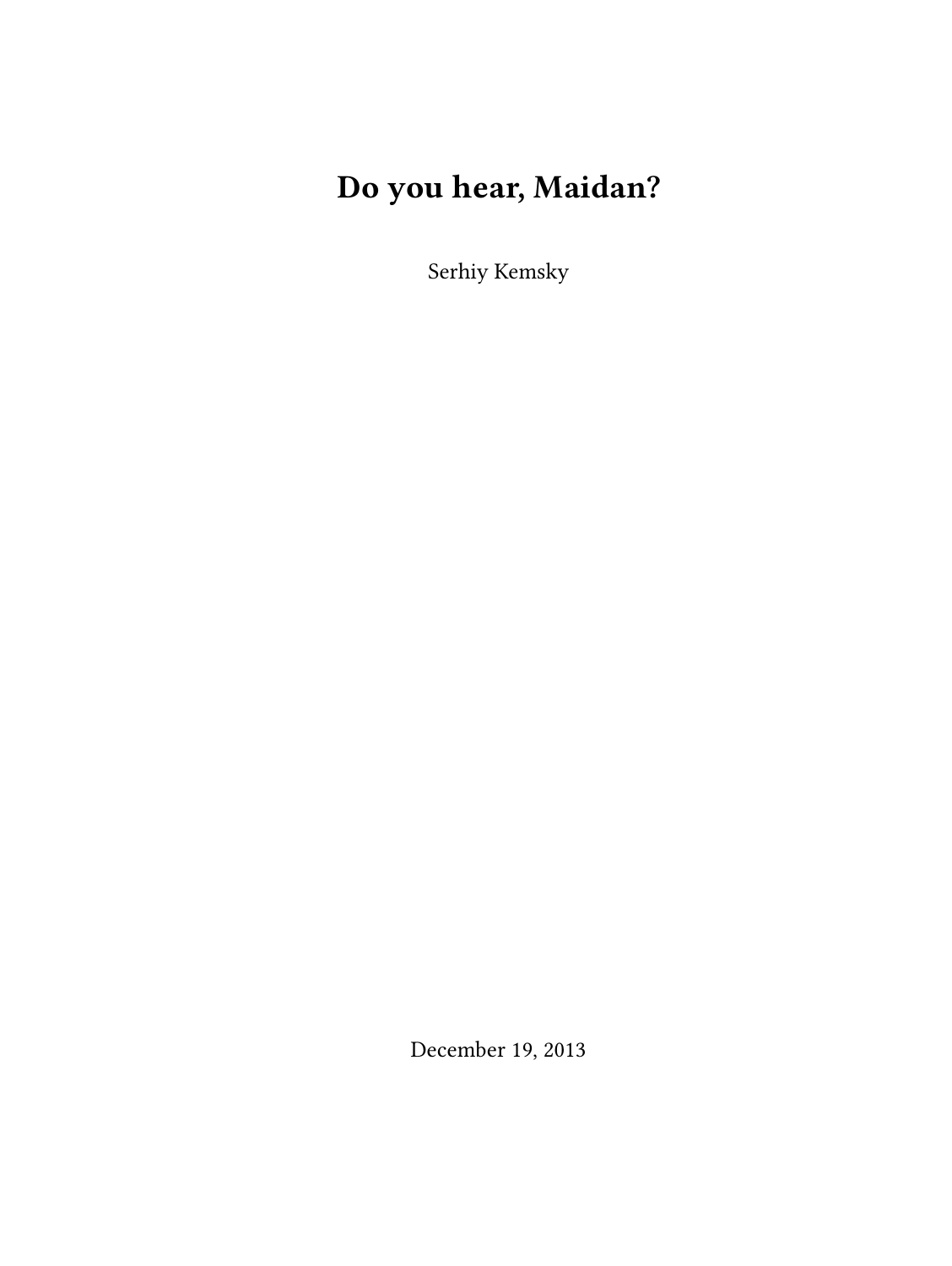## **Contents**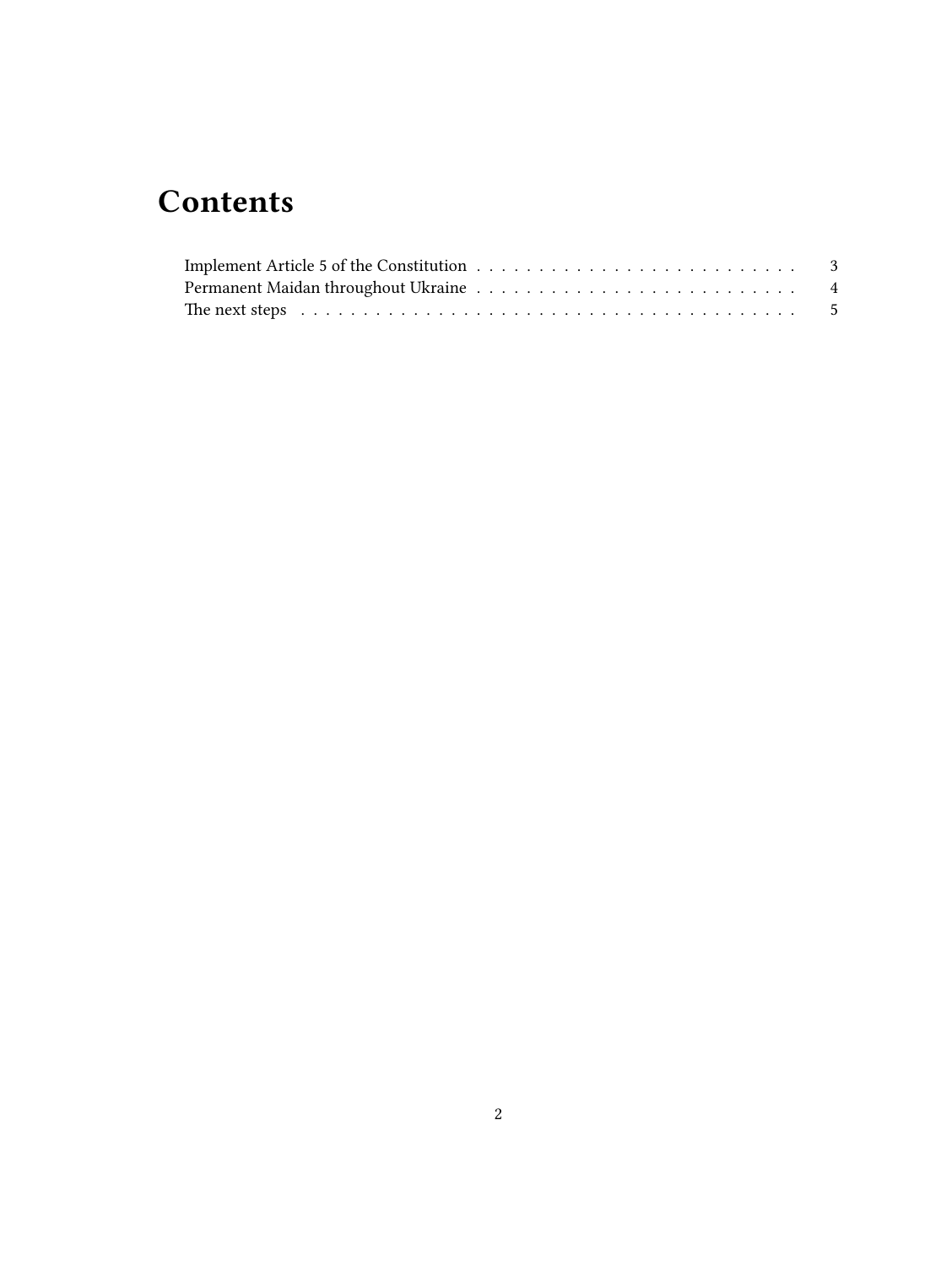*I am surprised by the statements that have been heard recently on social networks. Like, the Maidan lacks meanings, leaders, plans, motivations or something else. After talking to dozens of Maidan protesters, I was personally convinced that everyone has their own vision of further action. Moreover, it is possible to generalize all these visions, because they do not contradict each other.*

*This article is an attempt at such a generalization. I hope that everyone who cares will join the constructive conversation, and together we will formulate a joint action plan.*

## <span id="page-2-0"></span>**Implement Article 5 of the Constitution**

Maidan chants "Gang away!" and really wants the current helmsmen to vacate their seats. At the same time, everyone agrees that we did not gather here to elect a new good king.

The demand of the community is to transform the state from a feudal whip into an instrument of self-organization of society. We no longer need shepherds — we need community executors who can effectively coordinate public resources to achieve common goals. The Maidan demands that people in power care about public values, not family values.

In addition to the head of the vertical power, many abuses are committed by local officials. People suffer from them not only in Lviv and Kyiv, but also in Donetsk and Sevastopol.

Maidan, referring to Article 5 of the Constitution, invented a remedy against this, formulated by Les Podervianskyi. If we express this demand in bold political terms, we are talking about the development of instruments of direct democracy in Ukraine.

In particular, we need legal instruments through which society can influence laws and those who have to implement them. Ideally, the positions of heads of regional police departments, district courts, prosecutor's offices, etc. should be elected.

Some believe that society is not ready for so many elections, so today it is possible to limit the right of a community to dismiss any official who operates in that community. For example, the President of Ukraine can be dismissed by all citizens of Ukraine; head of the department of the Ministry of Internal Affairs of the region — residents of the relevant region; the chairman of the appellate court of the city  $-$  citizens of this city, the chairman of the district court  $-$  people living in this district; the head of ZhEK — inhabitants of the houses which are served by this office.

In order to initiate such a resignation, the citizens of Ukraine should not prove to anyone the validity of their demand — to look for which article of the code was violated by the official.

The universal reason for dismissal is that they "lost the trust of citizens."

If an official is fired after a local referendum, he or she should be deprived of all civil servant benefits and receive a minimum pension when he or she reaches old age. He may not be appointed to any public office, but must not be restricted in his right to be elected by citizens to an elected office.

It is necessary that after several showy dismissals they resign themselves, without waiting for the people to express their distrust and deprive them of the last cookies.

I would call it a permanent lustration: cleansing not from those who once collaborated with someone, but from those who are now ruining the lives of Ukrainian citizens or may decide to do so in the future.

In order to implement this requirement, we need changes in the legislation on referendums on the people's initiative  $-$  and not only on the possibility of dismissing officials through referendums.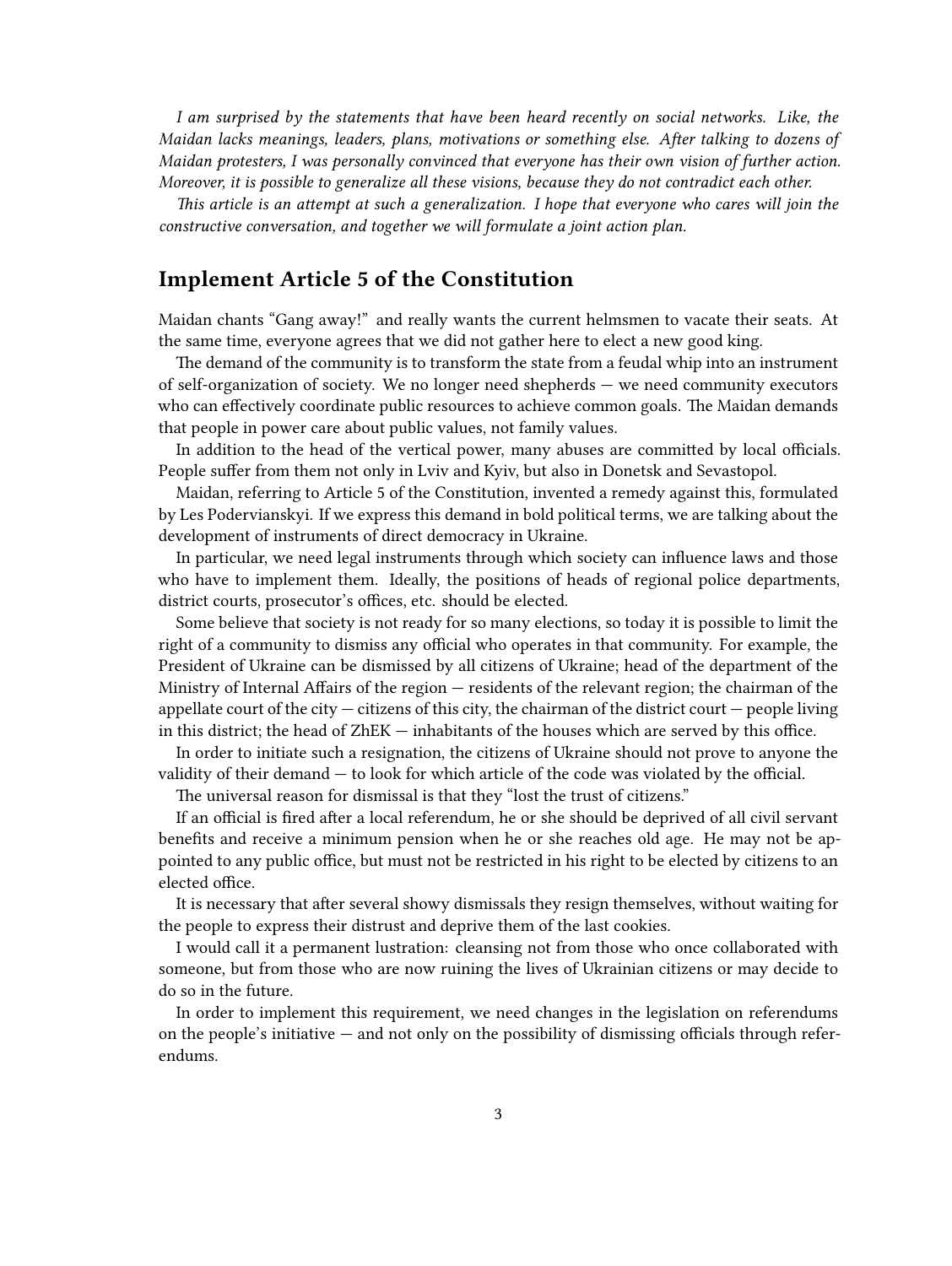The procedure for initiating referendums needs to be brought up to European standards. For example, in Switzerland, which has a population of 8 million, 50,000 signatures are needed to initiate a referendum, which is about one and a half percent of citizens. In Spain, which has a population of 45 million, there are just over one percent of 500,000. In Ukraine, this figure is 3 million signatures or 6.5 percent of the country's population.

Because of this, only well-funded structures with the support of Ukrainian or foreign authorities can organize a "referendum on the people's initiative" in Ukraine. They are also citizens of Ukraine, but this can be called a people's initiative only very tentatively.

Therefore, we need to reduce the number of signatures for initiating a referendum to  $1-2$ percent of the inhabitants of the territory where the referendum is held.

If the figure is 2 percent, it will be necessary to collect about 55,000 signatures to initiate a referendum on the dismissal of the governor of Kharkiv region; on dismissal of the mayor of Kharkiv — 35 thousand signatures; on the dismissal of the head of the police station in Vradiyivka — 200 signatures.

Of course, it is possible to smash regional departments or collect the Maidan every time. But it is easier and more efficient to exercise direct democracy through referendums — Europe has long been convinced of this. Those who aspire to go to Europe, as well as those who plan to build Europe in Ukraine, should benefit from this experience.

Another important point is that the results of referendums, as a manifestation of the people's will, should come into force after their establishment, without any decisions of the authorities.

If Yanukovych resigns in this way — society will have a reliable way to remove from power any of his successors — and this is much more than just resignation.

How exactly to achieve the adoption of such a law by the Council?

#### <span id="page-3-0"></span>**Permanent Maidan throughout Ukraine**

The public sector of Euromaidan consists of dozens of public organizations, which almost every day form coordination centers and declare themselves leaders of the public movement. However, many have already realized that it is not necessary to repeat the mistakes of politicians — we need to unite around principles, not individuals.

Therefore, I offer all the brothers from the Maidan the following principles of unity:

- 1. Decision-making is based on the principle of "one person one vote".
- 2. A representative of a public organization, formal or informal, shall have the number of votes in accordance with the number of members who elected him to represent them in the Public Sector Council.

Therefore, the Euromaidan medical service, self-defense forces, and kitchen volunteers, as organized groups, will have different influences on decision-making — but everyone, regardless of their role in the common cause, will be equal.

3. From every 50–150 Maidan residents, 1 representative is elected to the Public Sector Council. Small groups should coordinate with each other and choose 1 representative from several groups.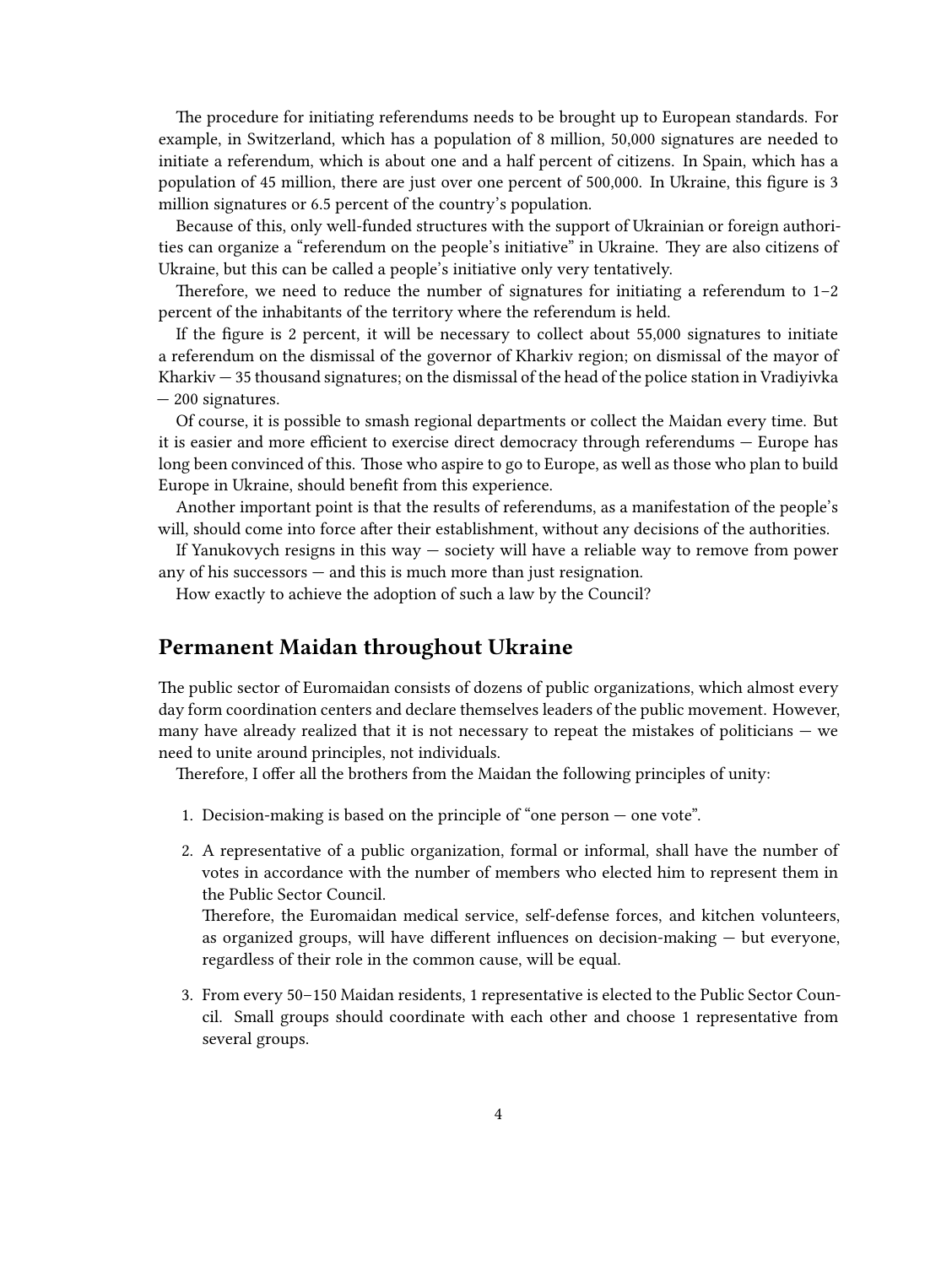- 4. In making decisions by the Public Sector Council, each representative shall have a number of votes according to the number of people who elected him.
- 5. The number of representatives in the Public Sector Council is not limited, and each newly formed group of 50–150 people can at any time send a representative or recall him and re-elect a new one.
- 6. The group may oblige its representative to put to the Public Sector Council an issue voted by the group.
- 7. If the group does not agree with the vote of its representative on the Council on a particular issue, it may hold a vote on the matter and inform the Council of the results. According to these results, the results of voting in the Council change.
- 8. Experts, well-known public figures, moral authorities, etc. may be invited by the Council for consultations, but decisions are made by voting of the Council.
- 9. Members of the Public Sector Council shall alternately moderate its work. To perform specific tasks, temporary working groups are carried out, which are disbanded after the implementation of these tasks.
- 10. Representatives of citizens in the Council or coordinators of working groups may not be persons holding managerial and administrative positions in state institutions, state enterprises and political parties.
- 11. The Euromaidan Public Sector Council may coordinate with political parties when their interests coincide with those of the public, but shall not campaign for any political party.

Based on these principles, people can unite in groups on a territorial, professional or any other basis, elect their representative and influence the general decisions of the Euromaidan community: discuss new ideas in their group, offer their work to the Public Sector Council through their representative. At the same time, they will not be limited in their own initiative and will be able to self-organize at their own discretion.

Everyone will be able to join in making joint decisions and developing a common strategy. In the absence of such a desire, a person may not belong to any group and simply do what he deems necessary.

If necessary, this structure can be legally registered as a public organization, but this is not a priority.

After the completion of the Kyiv stage of the Maidan, this organization can protect itself from repression, create mutual aid structures that will meet the needs of society instead of the state and oligarchic businesses — such as production, agricultural and consumer cooperatives in trade, insurance, medicine, independent trade unions. etc.

### <span id="page-4-0"></span>**The next steps**

As the stay on the Maidan does not bring results in the form of decisions of officials, I propose to expand the list of means of public pressure.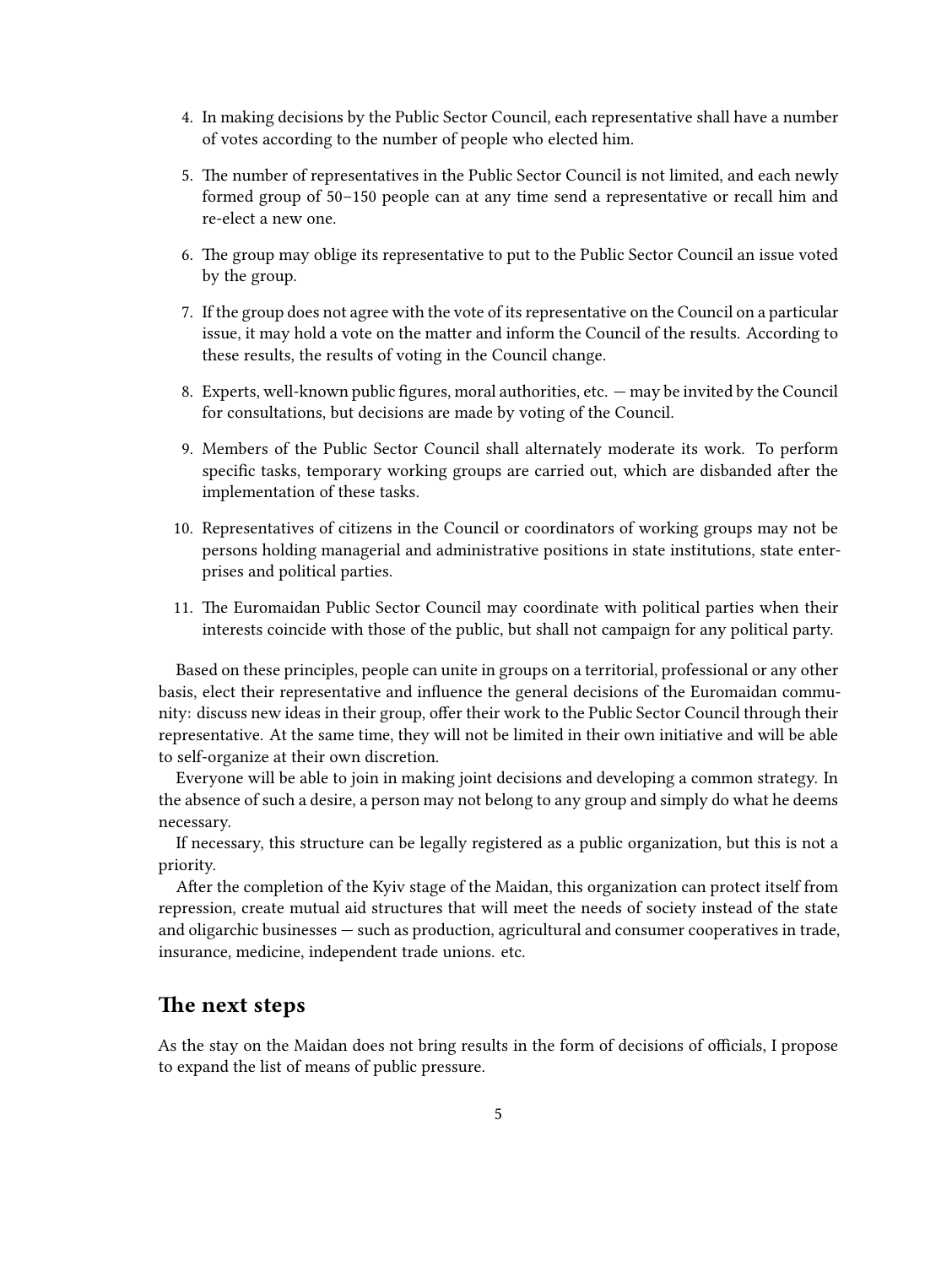Initiatives to put pressure on pro-government oligarchs look promising, but insufficient. It is necessary to picket the houses, offices and businesses of all deputies of the pro-government majority.

To do this, you can create mobile groups of 30–40 people who will picket 4–5 objects a day. Each group should have many posters, banners and several loudspeakers. Picketing will last 1–2 hours.

It is desirable that police and journalists respond to them. It is not necessary to engage in skirmishes — when there is a threat of physical confrontation, the group disperses and gathers near the place of the next picket.

In this way, one can not only put pressure on the button-pushers — after all, they are the ones who vote in the Verkhovna Rada, the instinct of self-preservation can prevail over party discipline — but also involve a passive part of Kyivites from different parts of the city.

Also, if possible, you should camp near Mezhyhirya and under the Verkhovna Rada, so that the legislature can be picketed during votes for bills that are important to the community.

To organize such pressure requires today:

- create a map with the homes, offices and businesses of pro-government deputies of the Verkhovna Rada;
- to form mobile groups of picketers: at least, to create a point where those who want to take part can apply;
- take care of equipment: appropriate posters, loudspeakers, etc .;
- Maidan's legal service needs not only to take care of detainees, but also to draft laws to be passed by the Verkhovna Rada under public pressure.

It's not easy. But radical changes in society are never made without the efforts of thousands and thousands of people who have decided to live differently.